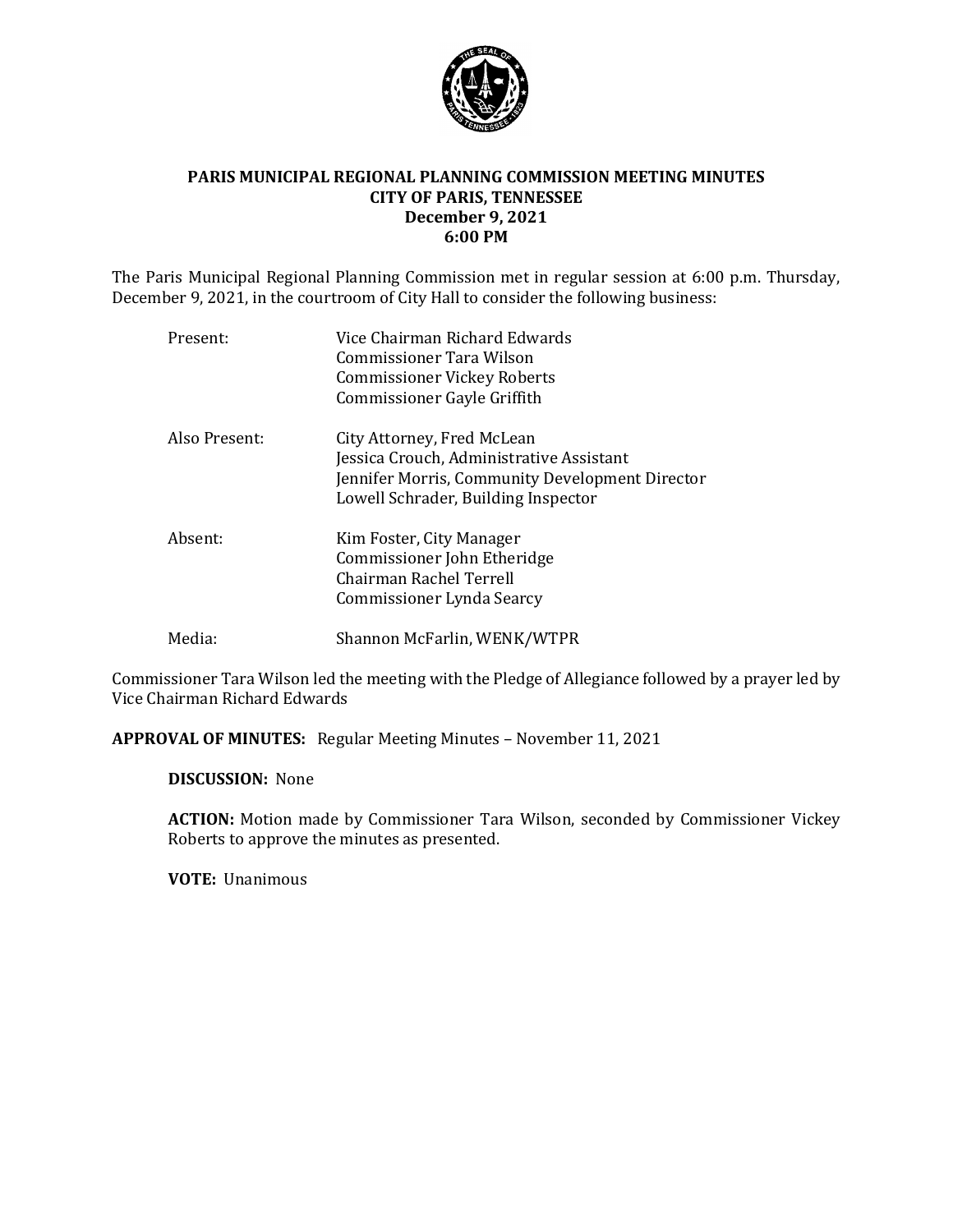### **OLD BUSINESS:** None

#### **NEW BUSINESS:**

- **1.) Minor Site Plan:** Scott McDevitt on Ruff Street
- **2.) Minor Site Plan:** Mineral Wells Animal Clinic 1116 Volunteer Drive

# **NEW BUSINESS AGENDA ITEM NO. 1: Minor Site Plan Scott McDevitt on Ruff Street**

**DISCUSSION:** Community Development Director, Jennifer Morris, presented a request by Scott McDevitt for a Minor Site Plan for an addition to his property located on Ruff Street. The 38 ft. x 26 ft. (988 sq. ft.) will be added to the existing building.

This property is located in a TRB (Transitional Residential Business) Zone. Front setbacks are 25 ft.; side setbacks are 10 ft. and rear setbacks are 20 ft.

This proposed addition will meet the setbacks with a 20 ft. 6 in. side setback, 62 ft. front setback and an 83 ft. rear setback.

**ACTION:** Motion made by Commissioner Gayle Griffith, seconded by Commissioner Tara Wilson to approve the presented Minor Site Plan from Scott McDevitt on Ruff Street.

**VOTE:** Unanimous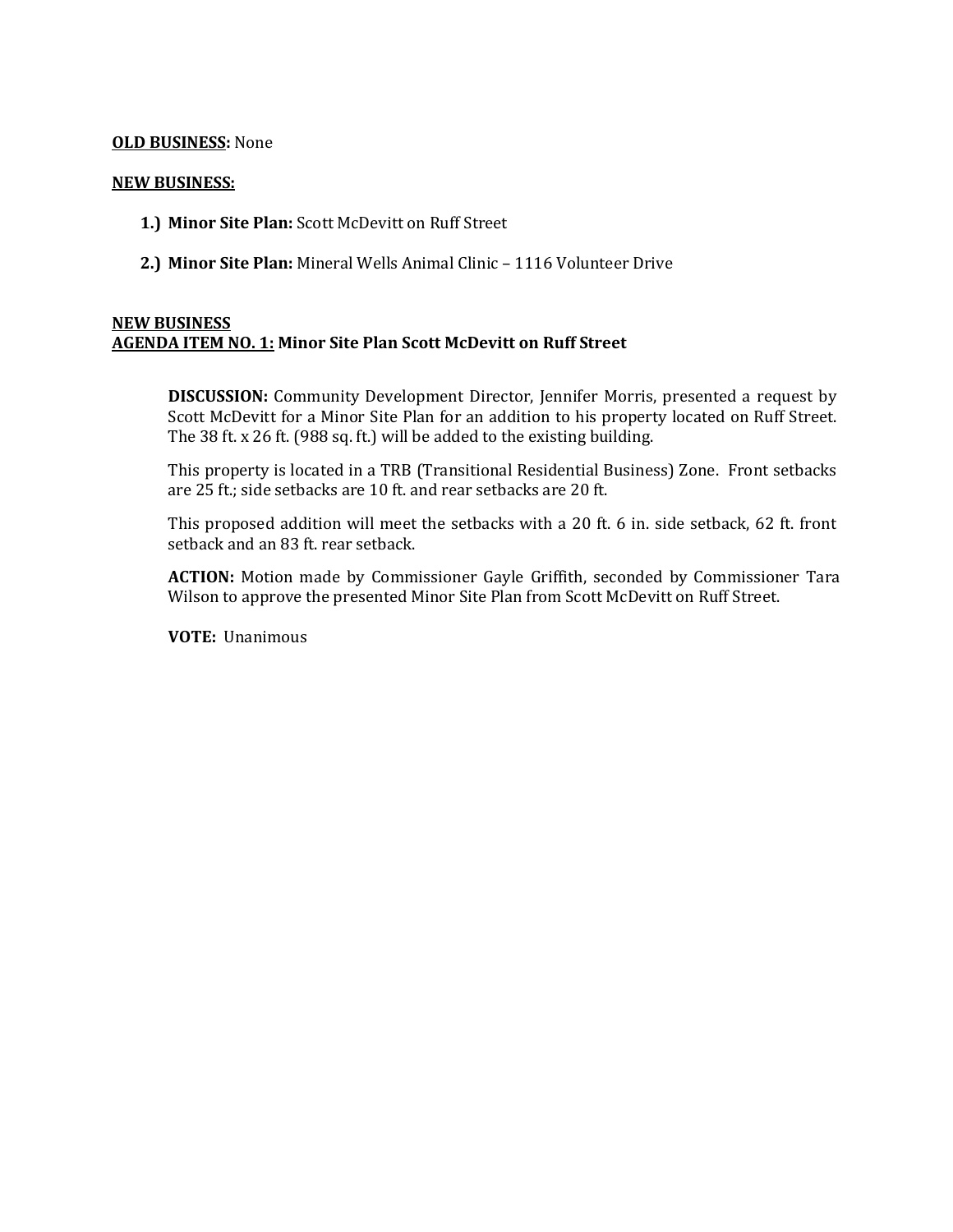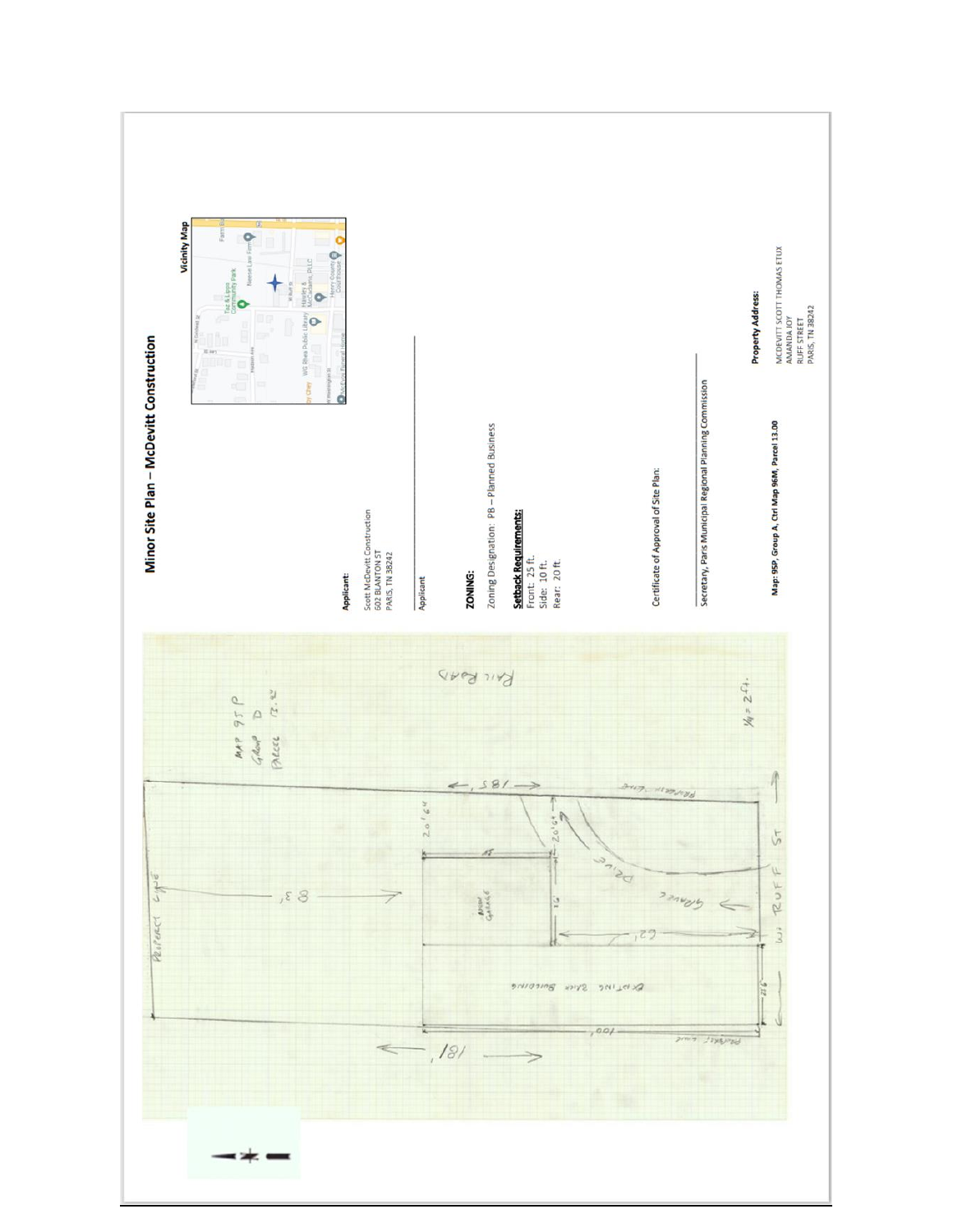#### **NEW BUSINESS AGENDA ITEM NO. 2: Minor Site Plan - Mineral Wells Animal Clinic – 1116 Volunteer Drive**

**DISCUSSION:** Community Development Director, Jennifer Morris, presented a request by Dr. Chadwick Edwards and Dr. William Davis of a Minor Site Plan for an addition to their veterinary clinic property located at 1116 Volunteer Drive. They are proposing a 27 ft. x 12 ft. on both the north and south side of an existing building (648 sq. ft. total).

This property is located in a PB (Planned Business) Zone. Front setbacks are 50 ft.; side setbacks are 20 ft. cumulative and rear setbacks are 25 ft.

This proposed additions will meet the setbacks with a 28 ft. on southside and 58 ft. sidesetback on the north side.

**ACTION:** Motion made by Commissioner Gayle Griffith, seconded by Commissioner Tara Wilson to approve the presented Minor Site Plan for Mineral Wells Animal Clinic on 1116 Volunteer Drive.

**VOTE:** Unanimous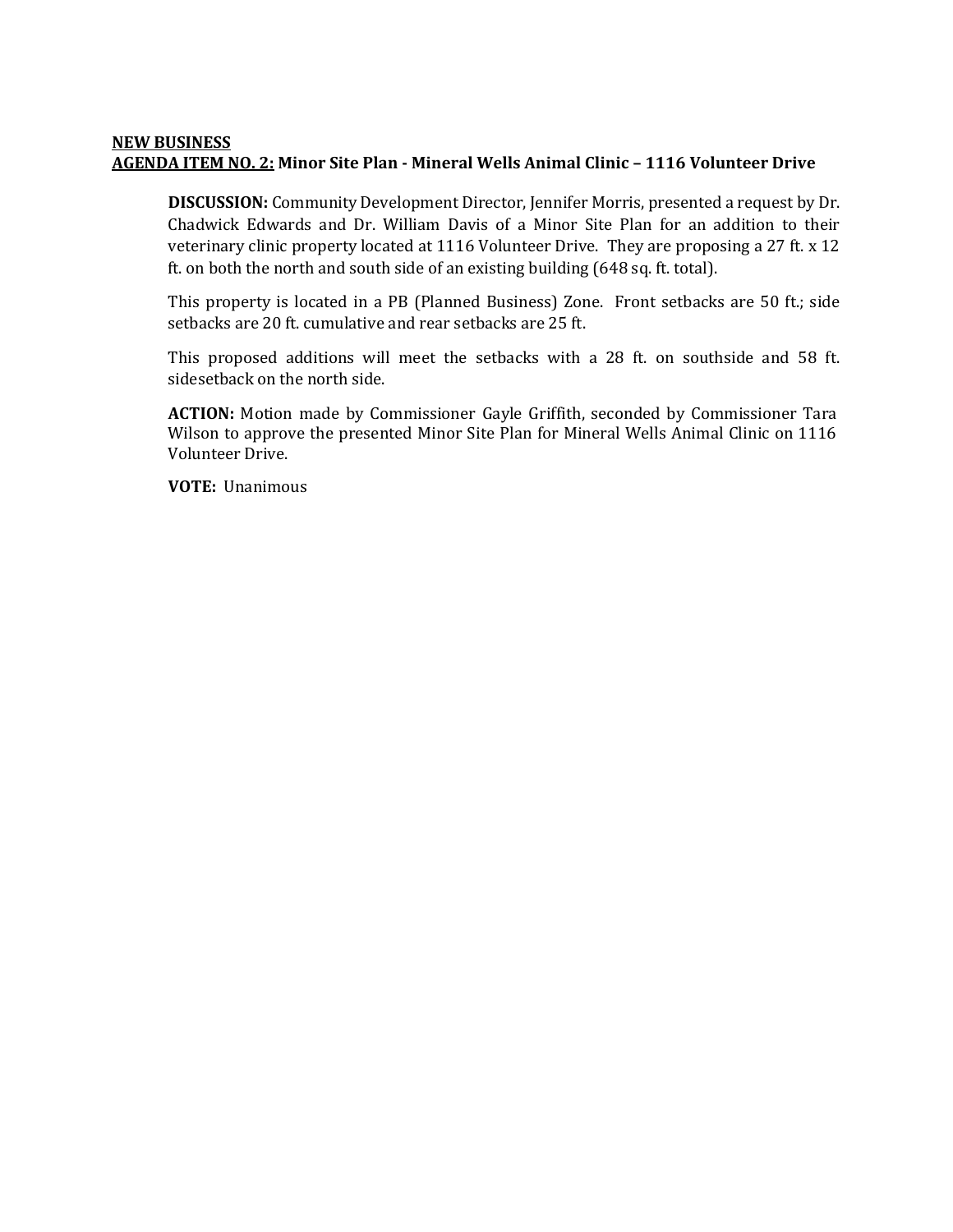